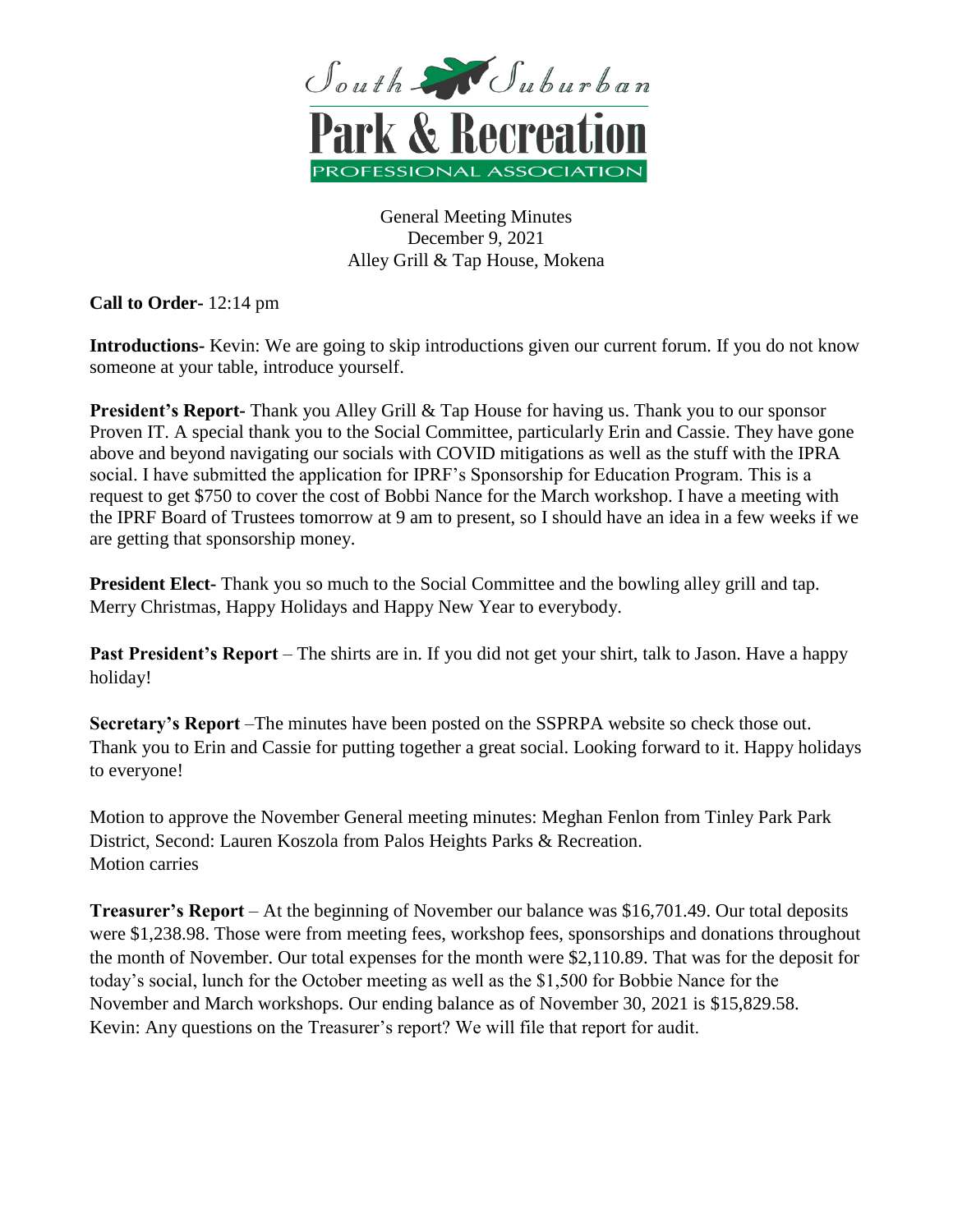## **Committee Reports**

- **Athletics (Keith Blomberg)-** The Athletic Committee is looking for someone to be a cochair, so if you know of someone that might be interested, have them contact me. We met on Monday, November 15. We had 6 in attendance. We talked about athletic events, volunteers for youth leagues, open gym and drop-in programs. Our next meeting is Monday, December 20. We also met about our Rocket League Esports Tournament. We have eight agencies participating. Thank you to participating agencies for getting another Rocket League Tournament going. It is for ages 7-10 and 11-13 and we will be starting January 24.
- **Awards (Rachel Bauer & Kristine Wahlgren) -** Rachel: For awards, we are working on updating the awards criteria. April is our awards ceremony so we will have information available in March. There will be some changes so we will update you on those changes at the February meeting.
- **Day Camp/Teens (Meghan Fenlon) -** Our next meeting is a week from today, Thursday at 10 am. I sent the link out this morning so if you did not get it, let me know. Hopefully it will be posted on the website as well. That will be for our regular teen meeting as well as a camp meeting. If you are interested in joining Day Camp workshop, which is a large workshop we put on the first Friday of June, let me know because after the New Year we will probably start meeting on that. You do not have to be part of day camp to be part of Day Camp Workshop Committee. If you are in athletics, special events; we are looking for anybody. Let me know and I can send the information when we start meeting in January and February.
- Diversity (Keith Wallace & Nikki Gotsch) Keith: Our next meeting is on the 16<sup>th</sup>. We will be packing our blessing bags for the Crisis Center if you would like to give Nikki some gifts. We will be doing that at Lockport at 9 am on the  $16<sup>th</sup>$ . 9 am is diversity and donuts discussion and 10 am we begin packing the blessing bags. We will be discussing Colin in Black and White documentary.
- **Early Childhood (Karen Cooper, Scott Gray & Kelly Matson) –** Absent/no report.
- **Facilities (Chris Finn & Rachel Bauer) -** Rachel: We met on November 17 at the new Midlothian facility. The topic was getting people back in your facility since COVID. The next meeting is Wednesday, December 15 at 1:30 pm via Zoom. Topics are fitness trends and member retention. If you have someone that is a member that deals with fitness, let me know and we will get them that link.
- **Legislative (Hollice Clark & Greg Lewis) -** Greg: We met on Monday via Zoom. Parks Day conference has been moved up to March 8 and 9. Legislators will be adjourning from session April 8 which is two months earlier than in the past and will probably get back to their districts. Breakfast meetings are up in the air. The legislators will be back around in the spring. OSLAD Grants have started for the last cycle to be awarded. I don't think you will see anything awarded until after the New Year. The big take away is to reconnect with your legislators.
- **Membership/Publicity (Jason Braglia & Beth Nagel)-**Jason: Currently we have 232 members; 49 full members, 171 select members, 3 full business members, 5 individual business members, 1 retired member, 1 individual member and 1 University member (Chicago State University). Just a reminder, agendas, meeting minutes and treasurers reports are posted on the website and not printed out.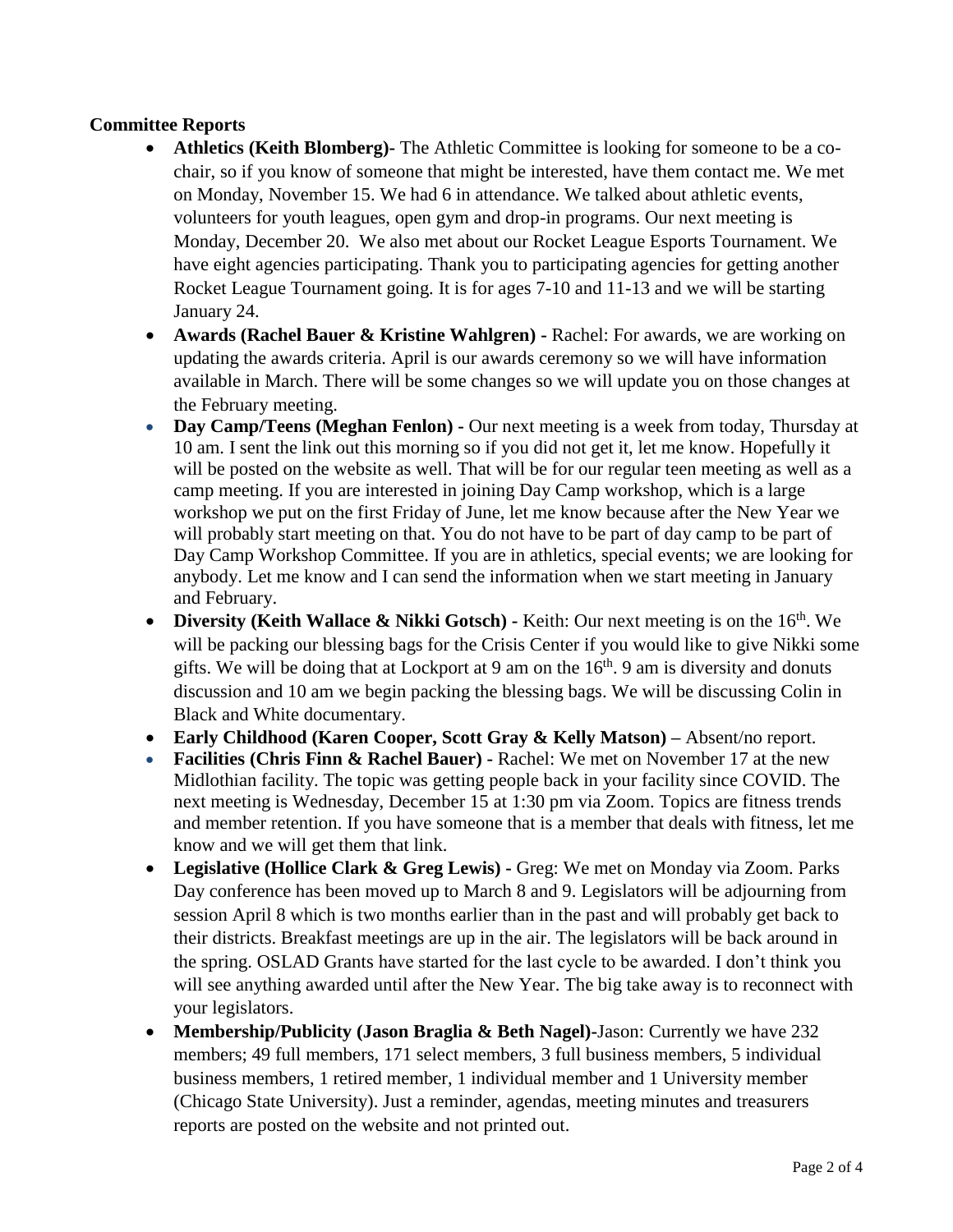- **Professional Development (Olga Viano & Beth Nagel) -** Olga: the last workshop and the last meeting we had, if you took a CEU form, the dates are not correct. I spoke with Duane from IPRA and he said that is not a big deal if the date is wrong, so when you are entering it in, if you notice that it is ok. January meeting is at Hickory Hills and we have T-Mobile and AT&T presenting, they are combined. We have not met yet for next year, but will meet after the New Year.
- **School Age (Rebecca Perkaus) -** Absent/report submitted: They did not meet Friday, December 3. In place of the meeting there were questions sent out to the members of the committee and those responses are due by Friday, December 10. Next meeting is scheduled for Friday, January 28. However, due to conference, we will either move the meeting to the week prior which is January 21 or try to meet at conference. She is waiting to hear back from the group on their preference.
- **Social (Cassie Proctor & Erin Cortilet) -** Cassie: Thank you to everyone that came to the social and for those that are planning to bowl. Thank you to Erin for getting this all set-up. You should have received raffle tickets if you walked in the door, are wearing an ugly sweater, or if you donated to the blessing bags for the Diversity Committee. If you did not, please let me know. We are also selling 50/50 raffle tickets. The social committee is going to meet December 21 via Zoom to finalize details for the conference social. We are looking at potentially doing an offsite social.

Kevin: it is guaranteed

Cassie: A guaranteed offsite social. We are looking at Spin Chicago or Lizzy McNeill's. We are going to meet to decide that. If you are interested in joining the social committee, let myself or Erin know. We start at 9:30 am so it is an easy meeting to join. If you are going to conference, please come out to the social.

- **Special Events (Eric Sloyan & Cassie Proctor) -** Eric: We met back in November. We discussed all of our holiday events and different Santa vendors that each district uses. We will be meeting again on Tuesday, December 14 at 11 am via Zoom.
- **Sponsorship/Marketing (Jason Braglia) -** I would like to thank our sponsor Proven IT and we will give them some time after to discuss their company. Our next meeting is scheduled for December 14 at 10 am. We are going to discuss the marketing of SSPRPA, different techniques to acquire sponsorships for your own events and programs and social media. I am looking for someone to take over as chair because I will be switching departments. If there is anyone interested, let me know.
- **Student (Delaney Harty) -** Absent/submitted report: they are planning to meet Tuesday, December 21 at 2 pm via Zoom. If you are interested in attending, please email her. The student meeting is scheduled for February 10 at Moraine Valley.

## **Old Business**

## **New Business**

 Wilson Family Scholarship Fund – Kevin: John Wilson approached me in early October. He currently has the Wilson Family Scholarship through IPRF. He is looking to transfer it out of IPRF and transfer it to South Suburban. With that, it would entail a couple of changes. John and I spoke and then we met with the Board and then brought it to the